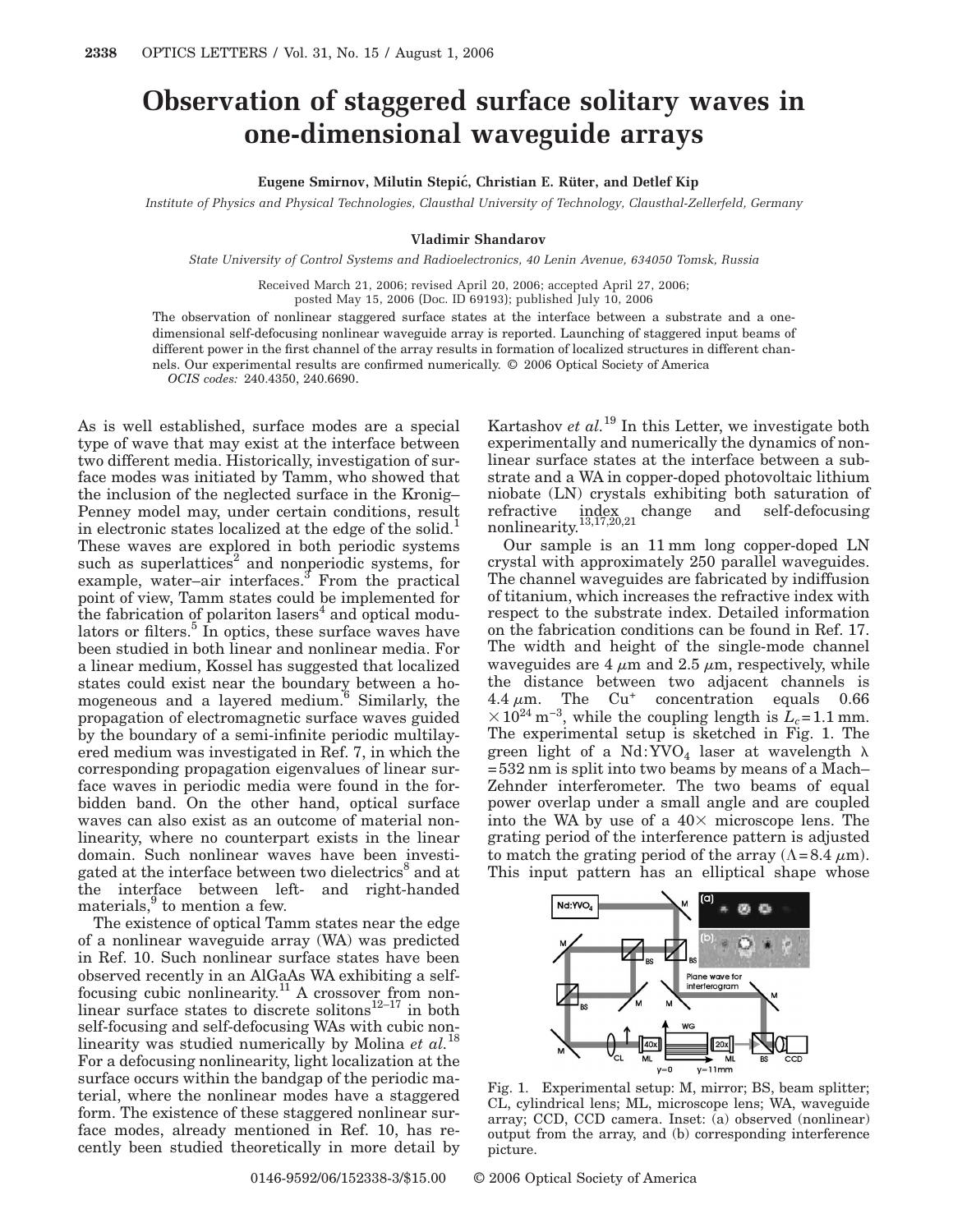

Fig. 2. Output patterns for staggered input excitation of three channels (intensity ratio 1:0.5:0.1) at four different input powers. Left column: experimental results for (a) discrete diffraction (low-power regime), (b)  $P=9 \mu W$ , (c) *P* =22.5  $\mu$ W, and (d) *P*=225  $\mu$ W. Right column: simulation results for (e) linear discrete diffraction, (f)  $P=10 \mu W$ , (g)  $P = 22 \mu W$ , and (h)  $P = 230 \mu W$ .

height matches the depth of each waveguide (approximately 2.5  $\mu$ m). In this way a staggered input pattern is obtained that consists of a central maximum and a small number of next neighbors that are phase shifted by  $\pi$  relative to the center. We adjust the sample to match the maximum of the staggered input and the first channel of the array. The intensity ratio of next neighbors (with respect to the central maximum) can be adjusted by changing the ellipticity of the input beam by use of cylindrical lens CL. On the other hand, single-channel excitation can be obtained by blocking one beam of the interferometer.

The output light is imaged onto a CCD camera by a  $20\times$  microscope lens. In the inset in Fig. 1 the interferogram shows that the localized structures at the output are indeed of staggered form. To obtain the interferogram we interfere a plane wave with the output image, which in the case shown has a maximum at the second channel.

In the left column of Fig. 2 we present typical experimental results for staggered input profiles covering three channels with intensity ratios 1:0.5:0.1. One can recognize the linear regime of discrete diffraction [Fig.  $2(a)$ ],<sup>15</sup> intermediate states close to the edge of the array [Figs.  $2(b)$  and  $2(c)$ ], and highly nonlinear surface states residing in the first channel of the array [Fig. 2(d)].<sup>10,11,18</sup> The amplitudes are normalized with respect to the highest power that was necessary to form a discrete surface solitary wave in Fig. 2(d). In full analogy with Ref. 18, we have observed the same behavior as the maximum of the input beam moves away from the edge of the array but for lower input light power,  $P=195 \mu W$ .

Scalar wave propagation in a nonlinear onedimensional waveguide array can be modeled within the paraxial approximation by

$$
i\frac{\partial E}{\partial y} + \frac{1}{2k}\frac{\partial^2 E}{\partial z^2} + k\frac{n(z) + \Delta n_{\rm nl}}{n_s}E = 0.
$$
 (1)

The amplitude of the optical field is denoted by *E*, while  $k=2\pi n_s/\lambda$  represents the wavenumber. Here,  $n_s$ =2.2341 is the substrate refractive index and  $\lambda$  is the wavelength of light in vacuum. The periodically modulated refractive index is denoted by  $n(z)$ , while  $\Delta n_{\text{nl}}$  is the nonlinear index change  $(\Delta n_{\text{nl}} \ll n_s)$ . This effective waveguide array can be approximated by  $n(z) = 2.2341 + 0.0037 \cos^2(\pi z/\Lambda)$ . The ferroelectric *c*-axis points along the transverse *z*-axis, and, as our sample is *x*-cut, the propagation direction is along the *y*-axis.

To check our experimental results we performed numerical simulations based on a nonlinear beam propagation method. We used the parameters of our



Fig. 3. Output patterns for single-channel excitation and four different input powers. Left column: experimental results for (a) discrete diffraction, (b)  $P=32.5 \mu W$ , (c) *P* =270  $\mu$ W, and (d) *P*=450  $\mu$ W. Right column: simulation results for (e) discrete diffraction, (f)  $P=32 \mu W$ , (g) *P*  $=275 \mu W$ , and (h)  $P=450 \mu W$ .